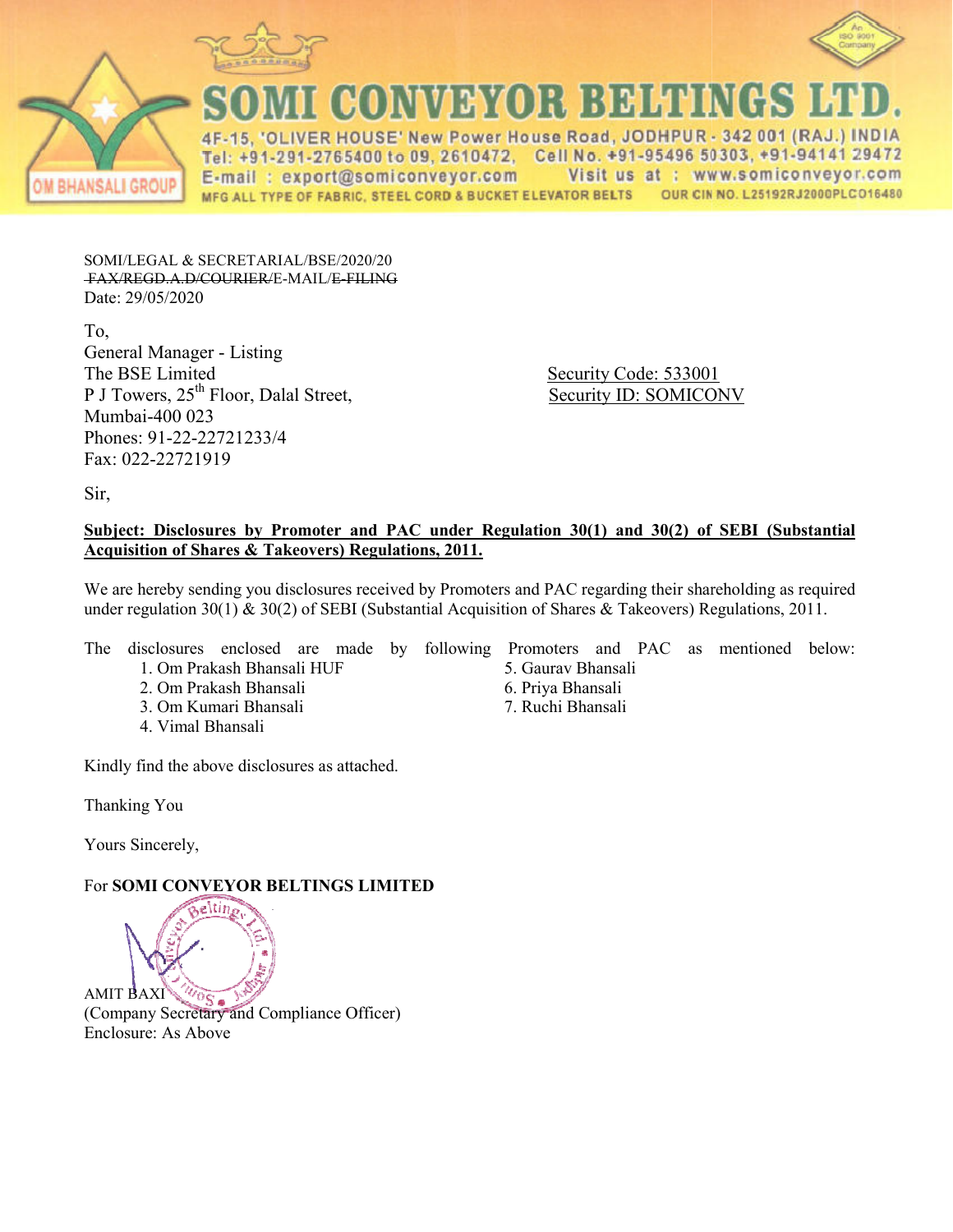



00 NY 79 YOR BEEN HUNG ٩

ER HOUSE' New Power House Road, JODHPUR - 342 001 (RAJ.) INDIA 4F 2765400 to 09, 2610472, Cell No. +91-95496 50303, +91-94141 29472 Te  $+9$ E-mail: export@somiconveyor.com Visit us at : www.somiconveyor.com MFG ALL TYPE OF FABRIC, STEEL CORD & BUCKET ELEVATOR BELTS OUR CIN NO. L25192RJ2000PLC016480

29th May, 2020

General Manager- Listing, BSE LIMITED Phiroze Jeejeebhoy Towers Dalal Street Mumbai -400 023 Email: corp.relations@bseindia.com

Dear Sir/ Madam,

### **REG: Disclosures under Regulation 30(1) and 30(2) of SEBI (Substantial Acquisition of Shares & Takeovers) Regulations, 2011.(Part- A & B)**

## **Part- A Details of Shareholding**

| Name of the Target Company (TC)                                                                                                                                                                                                                                                                                                                                                                                                                                                                                |                                                                                                                                         | <b>SOMI CONVEYOR BELTINGS LIMITED</b>                         |                                                              |
|----------------------------------------------------------------------------------------------------------------------------------------------------------------------------------------------------------------------------------------------------------------------------------------------------------------------------------------------------------------------------------------------------------------------------------------------------------------------------------------------------------------|-----------------------------------------------------------------------------------------------------------------------------------------|---------------------------------------------------------------|--------------------------------------------------------------|
| Name(s) of the Stock Exchange(s) where the<br>2.<br>shares of the TC are listed                                                                                                                                                                                                                                                                                                                                                                                                                                | OF INDIA LIMITED                                                                                                                        | <b>BSE LIMITED &amp; NATIONAL STOCK EXCHANGE</b>              |                                                              |
| Particulars of the shareholder<br>$\mathcal{E}$<br>Name of person(s) whose total holding<br>$a_{-}$<br>(including that in the form of shares, warrants,<br>convertible<br>securities<br>and<br>any<br>other<br>instrument that would entitle the holder to<br>receive shares in the target company) is more<br>than 25% of the share or voting rights of the<br>TC.<br><b>Or</b><br>Name(s) of promoter(s), member of the<br>$\mathbf{b}$ .<br>promoter group and Persons Acting in Concert<br>(PAC) with him. | OM PRAKASH BHANSALI<br>OM KUMARI BHANSALI<br><b>VIMAL BHANSALI</b><br><b>GAURAV BHANSALI</b><br>PRIYA BHANSALI<br><b>RUCHI BHANSALI</b> | OM PRAKASH BHANSALI HUF                                       |                                                              |
| Particulars of the holding of persons<br>4.<br>mentioned at (3) above                                                                                                                                                                                                                                                                                                                                                                                                                                          | <b>Number</b><br>of shares                                                                                                              | % w.r.t.total share<br>/voting capital<br>wherever applicable | % of total<br>diluted<br>share/voting<br>capital of TC $(*)$ |
| As on March 31 of the year, holding of:                                                                                                                                                                                                                                                                                                                                                                                                                                                                        |                                                                                                                                         |                                                               |                                                              |
| Shares<br>a)                                                                                                                                                                                                                                                                                                                                                                                                                                                                                                   | 6955787                                                                                                                                 | 59.05                                                         | 59.05                                                        |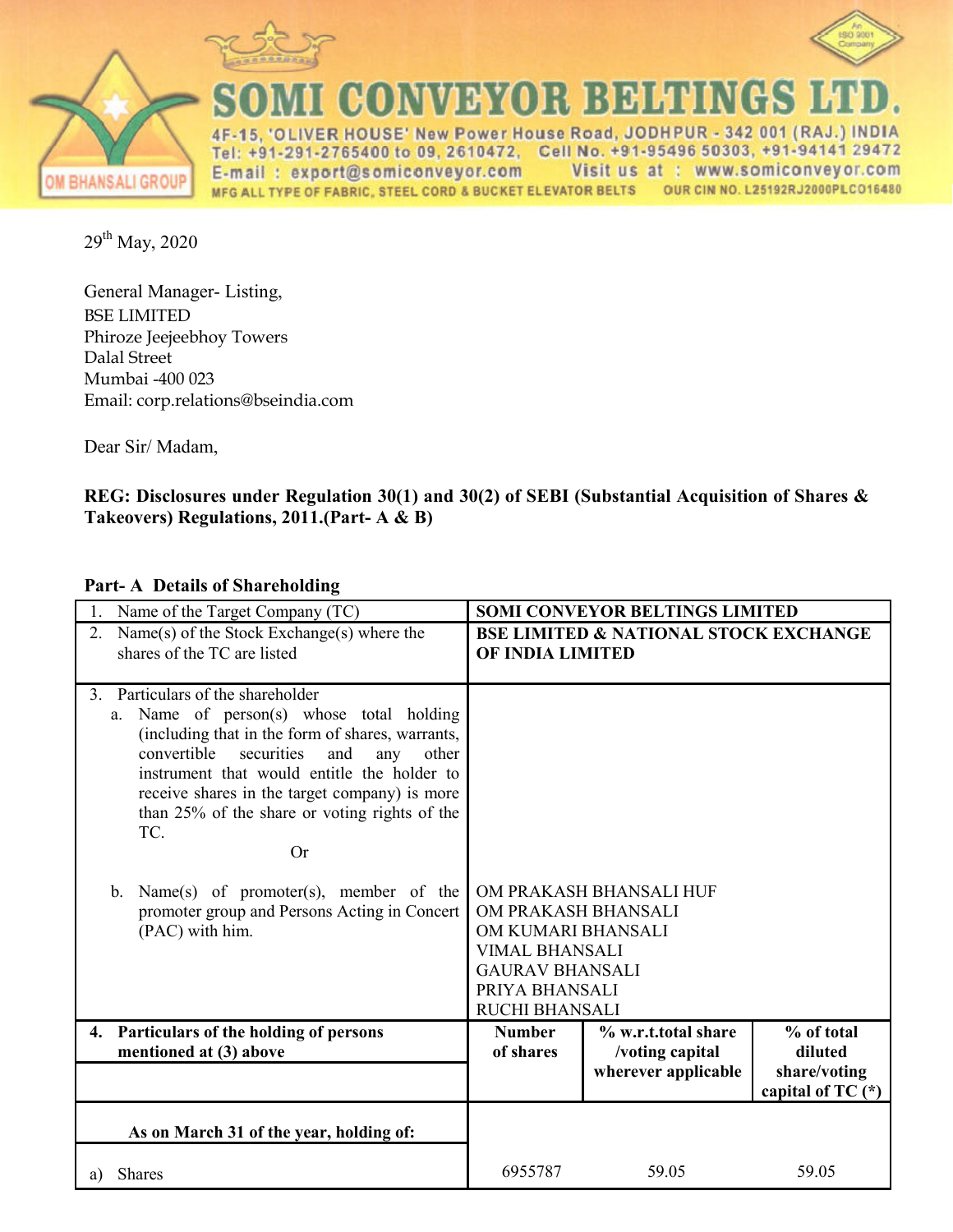



COMVEYOR BEHEL ĉ. N

VER HOUSE' New Power House Road, JODHPUR - 342 001 (RAJ.) INDIA 4F-15. : +91-291-2765400 to 09, 2610472, Cell No. +91-95496 50303, +91-94141 29472 Tel E-mail: export@somiconveyor.com Visit us at : www.somiconveyor.com MFG ALL TYPE OF FABRIC, STEEL CORD & BUCKET ELEVATOR BELTS OUR CIN NO. L25192RJ2000PLCO16480

| Voting Rights (otherwise than by shares)                                                 |         |       |       |
|------------------------------------------------------------------------------------------|---------|-------|-------|
| Warrants,                                                                                |         |       |       |
| <b>Convertible Securities</b>                                                            |         |       |       |
| any other instrument that would entitle the holder<br>e)<br>to receive shares in the TC. |         |       |       |
| <b>TOTAL</b>                                                                             | 6955787 | 59.05 | 59.05 |

#### **Part-B**

OM BHANSALI GROUP

#### **Name of the Target Company: SOMI CONVEYOR BELTINGS LIMITED**

| Name(s) of the Person and Persons acting<br>in Concert (PAC) with the person | Whether the person belongs to<br><b>Promoter/Promoters Group</b> | <b>PAN of the Person and</b><br><b>PACs</b> |
|------------------------------------------------------------------------------|------------------------------------------------------------------|---------------------------------------------|
| OM PRAKASH BHANSALI HUF                                                      | Promoter                                                         | AAAHO7932H                                  |
| OM PRAKASH BHANSALI                                                          | Promoter                                                         | AAYPB9950G                                  |
| OM KUMARI BHANSALI                                                           | Promoter Group                                                   | ABFPB0643N                                  |
| <b>VIMAL BHANSALI</b>                                                        | Promoter                                                         | ADDPB0794Q                                  |
| <b>GAURAV BHANSALI</b>                                                       | Promoter                                                         | ADDPB0795R                                  |
| PRIYA BHANSALI                                                               | Promoter Group                                                   | AGQPB6184Q                                  |
| <b>RUCHI BHANSALI</b>                                                        | Promoter Group                                                   | AIIPB0949H                                  |

Bin DIAME

Signature of Authorized Signatory Place: Jodhpur Date: 29/05/2020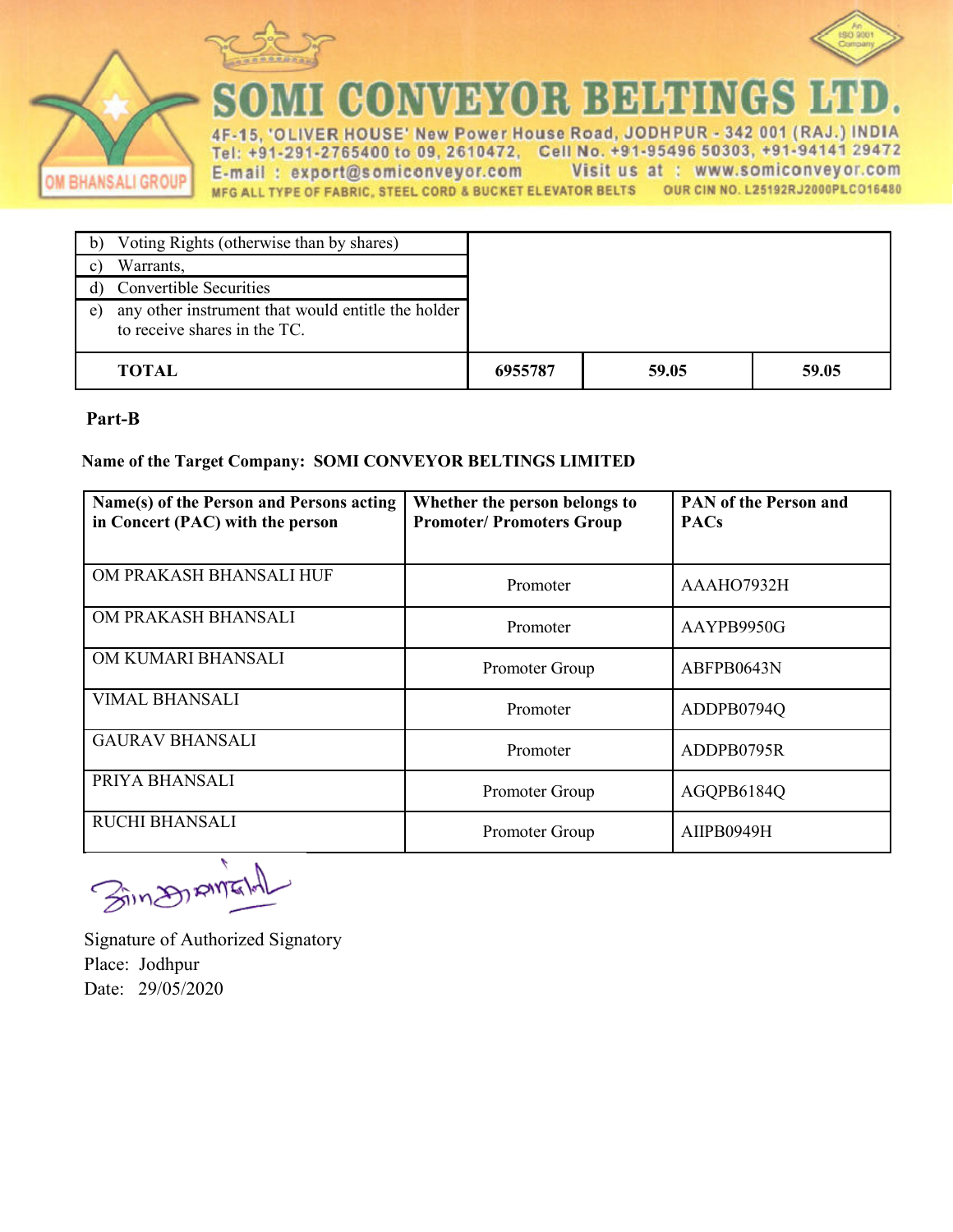| ×<br>٦<br>۰,<br>w<br>×. |
|-------------------------|

The General Manager BSE Limited Phiroze Jeejeebhoy Towers Dalal Street Mumbai -400 023 Email: corp.relations@bseindia.com The General Manager National Stock Exchange of India Ltd Exchange Plaza, Plot No. C/1, G Block, Bandra Kurla Complex, Bandra (East), Mumbai- 400 051 Email: takeover@nse.co.in The Board of Directors Somi Conveyor Beltings Ltd 4 F-15, Oliver House, NPH Road, Jodhpur

To,

To,

Dear Sir,

### **REG: Disclosures under Regulation 30(1) and 30(2) of SEBI (Substantial Acquisition of Shares & Takeovers) Regulations, 2011.**

| Name of the Target Company (TC)                                                                                                                                                                                                                                                                                 |                                                     | <b>SOMI CONVEYOR BELTINGS LIMITED</b>                         |                                                           |  |
|-----------------------------------------------------------------------------------------------------------------------------------------------------------------------------------------------------------------------------------------------------------------------------------------------------------------|-----------------------------------------------------|---------------------------------------------------------------|-----------------------------------------------------------|--|
| Name(s) of the Stock Exchange(s) where the shares<br>2.                                                                                                                                                                                                                                                         | <b>BSE LIMITED &amp; NATIONAL STOCK EXCHANGE OF</b> |                                                               |                                                           |  |
| of the TC are listed                                                                                                                                                                                                                                                                                            | <b>INDIA LIMITED</b>                                |                                                               |                                                           |  |
| Particulars of the shareholder<br>$\mathcal{B}_{\cdot}$<br>a. Name of person(s) whose total holding<br>(including that in the form of shares, warrants,<br>convertible securities and any other instrument<br>that would entitle the holder to receive shares in<br>the target company) is more than 25% of the |                                                     |                                                               |                                                           |  |
| share or voting rights of the TC.<br>or<br>Name(s) of promoter(s), member of the promoter<br>$\mathbf{b}$ .<br>group and Persons Acting in Concert (PAC) with<br>him.                                                                                                                                           |                                                     | OM PRAKASH BHANSALI HUF                                       |                                                           |  |
| Particulars of the holding of persons mentioned at<br>4.<br>$(3)$ above                                                                                                                                                                                                                                         | Number<br>of shares                                 | % w.r.t.total share<br>/voting capital<br>wherever applicable | % of total diluted<br>share/voting<br>capital of $TC$ (*) |  |
| As on March 31 of the year, holding of:                                                                                                                                                                                                                                                                         |                                                     |                                                               |                                                           |  |
| Shares<br>a)                                                                                                                                                                                                                                                                                                    | 135000                                              | 1.15                                                          | 1.15                                                      |  |
| Voting Rights (otherwise than by shares)<br>b)                                                                                                                                                                                                                                                                  |                                                     |                                                               | $\overline{\phantom{a}}$                                  |  |
| Warrants,<br>C)                                                                                                                                                                                                                                                                                                 |                                                     |                                                               |                                                           |  |
| <b>Convertible Securities</b><br>d)                                                                                                                                                                                                                                                                             |                                                     |                                                               |                                                           |  |
| any other instrument that would entitle the holder<br>e)<br>to receive shares in the TC.                                                                                                                                                                                                                        |                                                     |                                                               |                                                           |  |
| <b>TOTAL</b>                                                                                                                                                                                                                                                                                                    | 135000                                              | 1.15                                                          | 1.15                                                      |  |

(\*) Diluted share/voting capital means the total number of shares in the TC assuming full conversion of the outstanding convertible securities/warrants into equity shares of the TC.

Note

1. In case of promoter(s) making disclosure under regulation 30(2), no additional disclosure under regulation 30(1) is required.

 $SIGN:$   $\widehat{\mathcal{S}}(n)$  AMIT

OM PRAKASH BHANSALI Place: JODHPUR Date: 29/05/2020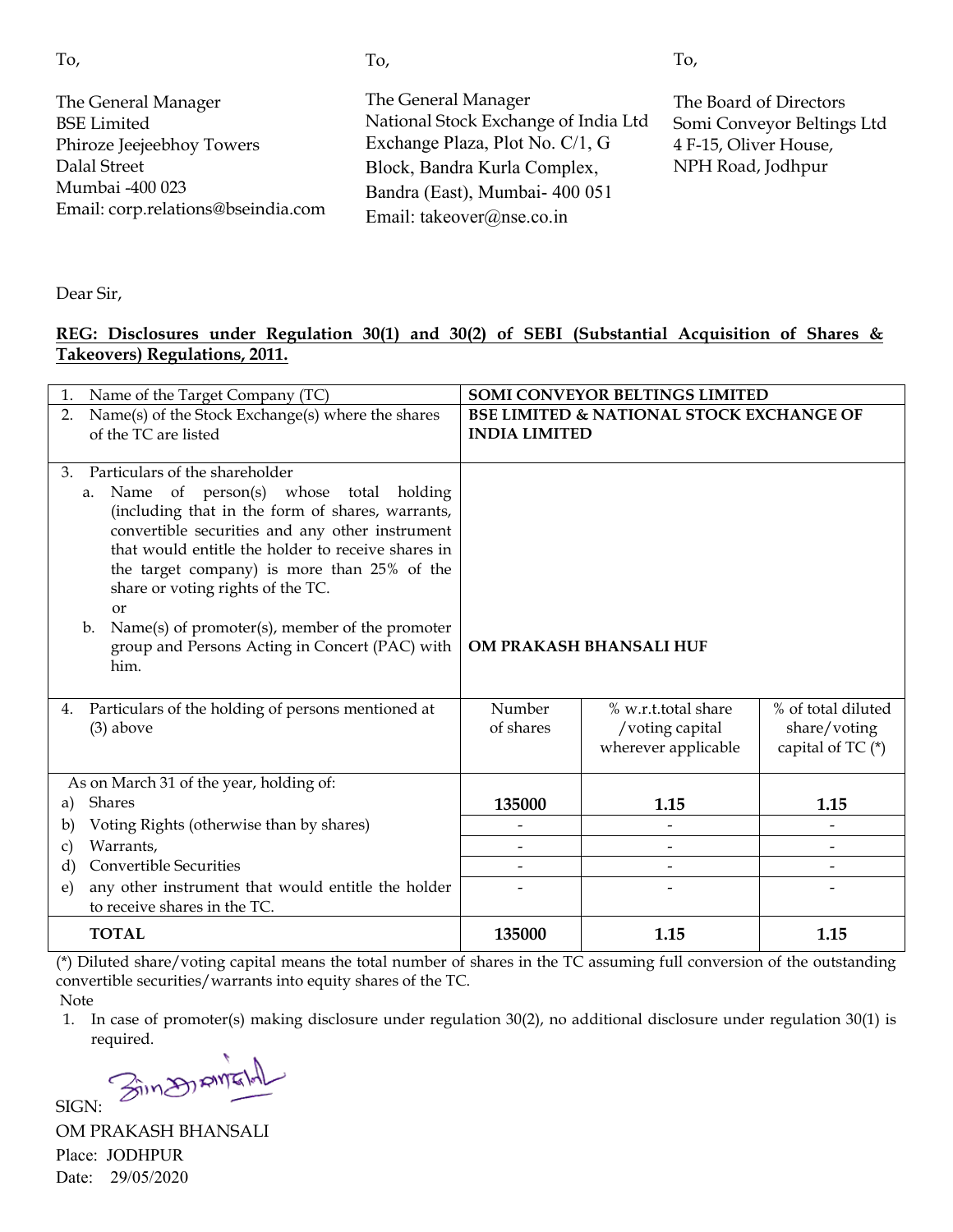| ×<br>٦<br>۰,<br>w<br>×. |
|-------------------------|

The General Manager BSE Limited Phiroze Jeejeebhoy Towers Dalal Street Mumbai -400 023 Email: corp.relations@bseindia.com The General Manager National Stock Exchange of India Ltd Exchange Plaza, Plot No. C/1, G Block, Bandra Kurla Complex, Bandra (East), Mumbai- 400 051 Email: takeover@nse.co.in The Board of Directors Somi Conveyor Beltings Ltd 4 F-15, Oliver House, NPH Road, Jodhpur

To,

Dear Sir,

### **REG: Disclosures under Regulation 30(1) and 30(2) of SEBI (Substantial Acquisition of Shares & Takeovers) Regulations, 2011.**

| Name of the Target Company (TC)<br>1.                                            |                                                     | SOMI CONVEYOR BELTINGS LIMITED |                    |
|----------------------------------------------------------------------------------|-----------------------------------------------------|--------------------------------|--------------------|
| Name(s) of the Stock Exchange(s) where the shares<br>2.                          | <b>BSE LIMITED &amp; NATIONAL STOCK EXCHANGE OF</b> |                                |                    |
| of the TC are listed                                                             | <b>INDIA LIMITED</b>                                |                                |                    |
| Particulars of the shareholder<br>3.                                             |                                                     |                                |                    |
| a. Name of person(s) whose total holding                                         |                                                     |                                |                    |
| (including that in the form of shares, warrants,                                 |                                                     |                                |                    |
| convertible securities and any other instrument                                  |                                                     |                                |                    |
| that would entitle the holder to receive shares in                               |                                                     |                                |                    |
| the target company) is more than 25% of the<br>share or voting rights of the TC. |                                                     |                                |                    |
| <sub>or</sub>                                                                    |                                                     |                                |                    |
| Name(s) of promoter(s), member of the promoter<br>$\mathbf{b}$ .                 |                                                     |                                |                    |
| group and Persons Acting in Concert (PAC) with                                   | OM PRAKASH BHANSALI                                 |                                |                    |
| him.                                                                             |                                                     |                                |                    |
| Particulars of the holding of persons mentioned at<br>4.                         | Number                                              | % w.r.t.total share            | % of total diluted |
| $(3)$ above                                                                      | of shares                                           | /voting capital                | share/voting       |
|                                                                                  |                                                     | wherever applicable            | capital of TC (*)  |
|                                                                                  |                                                     |                                |                    |
| As on March 31 of the year, holding of:<br>Shares                                |                                                     |                                |                    |
| a)                                                                               | 4417011                                             | 37.5                           | 37.5               |
| Voting Rights (otherwise than by shares)<br>b)                                   |                                                     | $\overline{\phantom{a}}$       |                    |
| Warrants,<br>C)                                                                  |                                                     |                                |                    |
| <b>Convertible Securities</b><br>d)                                              |                                                     | -                              |                    |
| any other instrument that would entitle the holder<br>e)                         |                                                     |                                |                    |
| to receive shares in the TC.                                                     |                                                     |                                |                    |
| <b>TOTAL</b>                                                                     | 4417011                                             | 37.5                           | 37.5               |

(\*) Diluted share/voting capital means the total number of shares in the TC assuming full conversion of the outstanding convertible securities/warrants into equity shares of the TC.

Note

1. In case of promoter(s) making disclosure under regulation 30(2), no additional disclosure under regulation 30(1) is required.

SIGN: Sin DIRIVENT

OM PRAKASH BHANSALI Place: JODHPUR Date: 29/05/2020

To,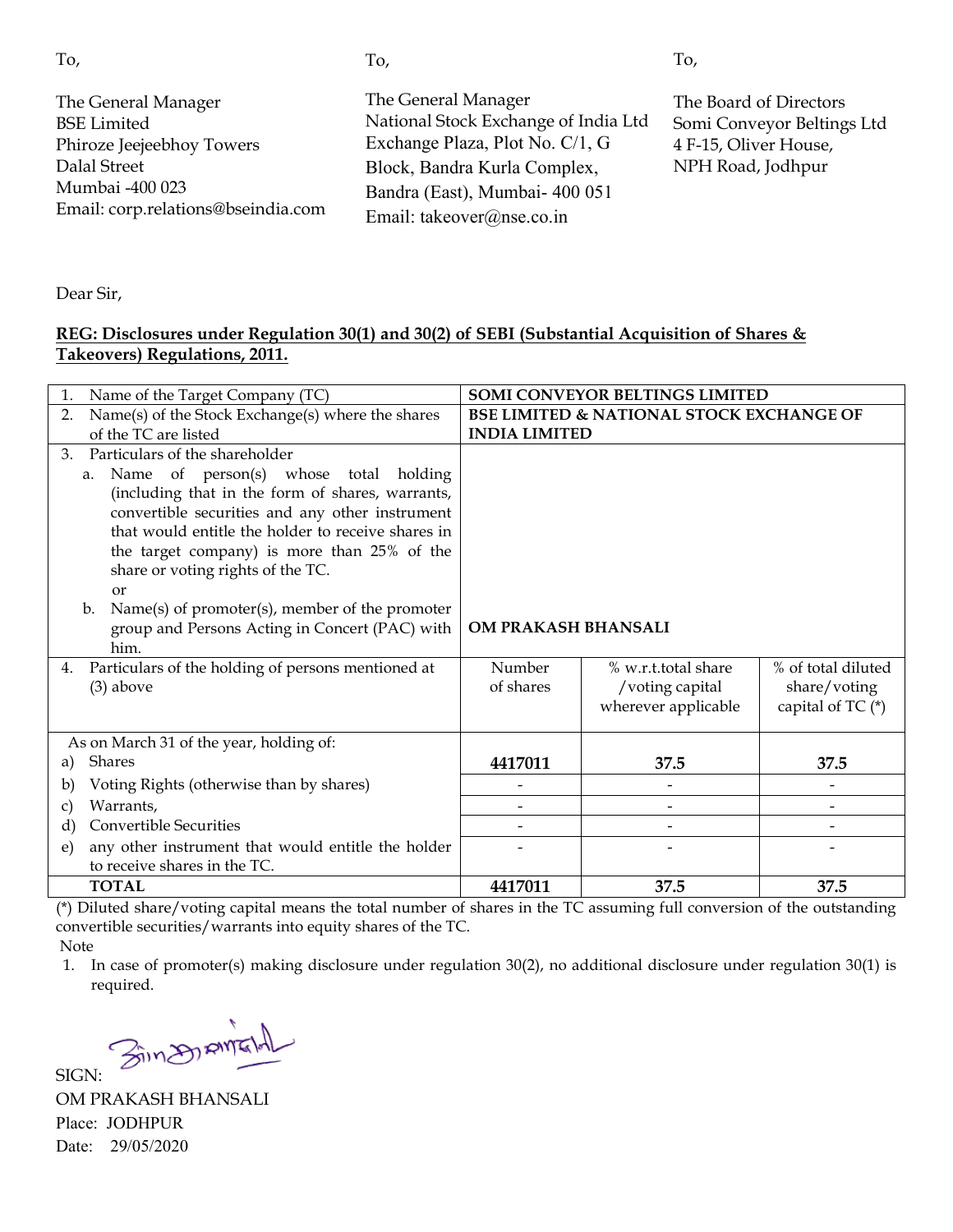| ×<br>٦<br>۰,<br>w<br>×. |
|-------------------------|

The General Manager BSE Limited Phiroze Jeejeebhoy Towers Dalal Street Mumbai -400 023 Email: corp.relations@bseindia.com The General Manager National Stock Exchange of India Ltd Exchange Plaza, Plot No. C/1, G Block, Bandra Kurla Complex, Bandra (East), Mumbai- 400 051 Email: takeover@nse.co.in The B e Board of Directors Somi i Conveyor Beltings Ltd 4 F-15 15, Oliver House, NPH H Road, Jodhpur

To,

Dear Sir,

### **REG: Disclosures under Regulation 30( 30(1) and 30(2) of SEBI (Substantial Acquisition n of Shares & Takeovers) Regulations, 2011.**

| Name of the Target Company (TC)<br>$\mathbf{1}$ .                                 |                      | SOMI CONVEYOR BELTINGS LIMITED                      |                                     |
|-----------------------------------------------------------------------------------|----------------------|-----------------------------------------------------|-------------------------------------|
| Name(s) of the Stock Exchange(s) where the shares<br>2.                           |                      | <b>BSE LIMITED &amp; NATIONAL STOCK EXCHANGE OF</b> |                                     |
| of the TC are listed                                                              | <b>INDIA LIMITED</b> |                                                     |                                     |
| Particulars of the shareholder<br>3.                                              |                      |                                                     |                                     |
| of person(s) whose total holding<br>Name<br>a.                                    |                      |                                                     |                                     |
| (including that in the form of shares, warrants,                                  |                      |                                                     |                                     |
| convertible securities and any other instrument                                   |                      |                                                     |                                     |
| that would entitle the holder to receive shares in                                |                      |                                                     |                                     |
| the target company) is more than 25% of the                                       |                      |                                                     |                                     |
| share or voting rights of the TC.                                                 |                      |                                                     |                                     |
| <sub>or</sub><br>Name(s) of promoter(s), member of the promoter<br>$\mathbf{b}$ . |                      |                                                     |                                     |
| group and Persons Acting in Concert (PAC) with                                    | OM KUMARI BHANSALI   |                                                     |                                     |
| him.                                                                              |                      |                                                     |                                     |
|                                                                                   |                      |                                                     |                                     |
|                                                                                   | Number               | % w.r.t.total share                                 | % of total diluted                  |
| Particulars of the holding of persons mentioned at<br>4.                          | of shares            |                                                     |                                     |
| $(3)$ above                                                                       |                      | /voting capital<br>wherever applicable              | share/voting<br>capital of TC $(*)$ |
|                                                                                   |                      |                                                     |                                     |
| As on March 31 of the year, holding of:                                           |                      |                                                     |                                     |
| Shares<br>a)                                                                      | 1091221              | 9.26                                                | 9.26                                |
| Voting Rights (otherwise than by shares)<br>b)                                    |                      |                                                     |                                     |
| Warrants,<br>C)                                                                   |                      | $\qquad \qquad \blacksquare$                        |                                     |
| <b>Convertible Securities</b><br>d)                                               |                      | $\overline{\phantom{0}}$                            | $\qquad \qquad \blacksquare$        |
| any other instrument that would entitle the holder<br>e)                          |                      |                                                     |                                     |
| to receive shares in the TC.                                                      |                      |                                                     |                                     |
| <b>TOTAL</b>                                                                      | 1091221              | 9.26                                                | 9.26                                |

(\*) Diluted share/voting capital means the total number of shares in the TC assuming full conversion of the outstanding convertible securities/warrants into equity shares of the TC. Note

1. In case of promoter(s) making disclosure under regulation 30(2), no additional disclosure under regulation 30(1) is required.

Omkumazi Bhansali.

OM KUMARI BHANSALI Place: JODHPUR Date: 29/05/2020

SIGN:

To,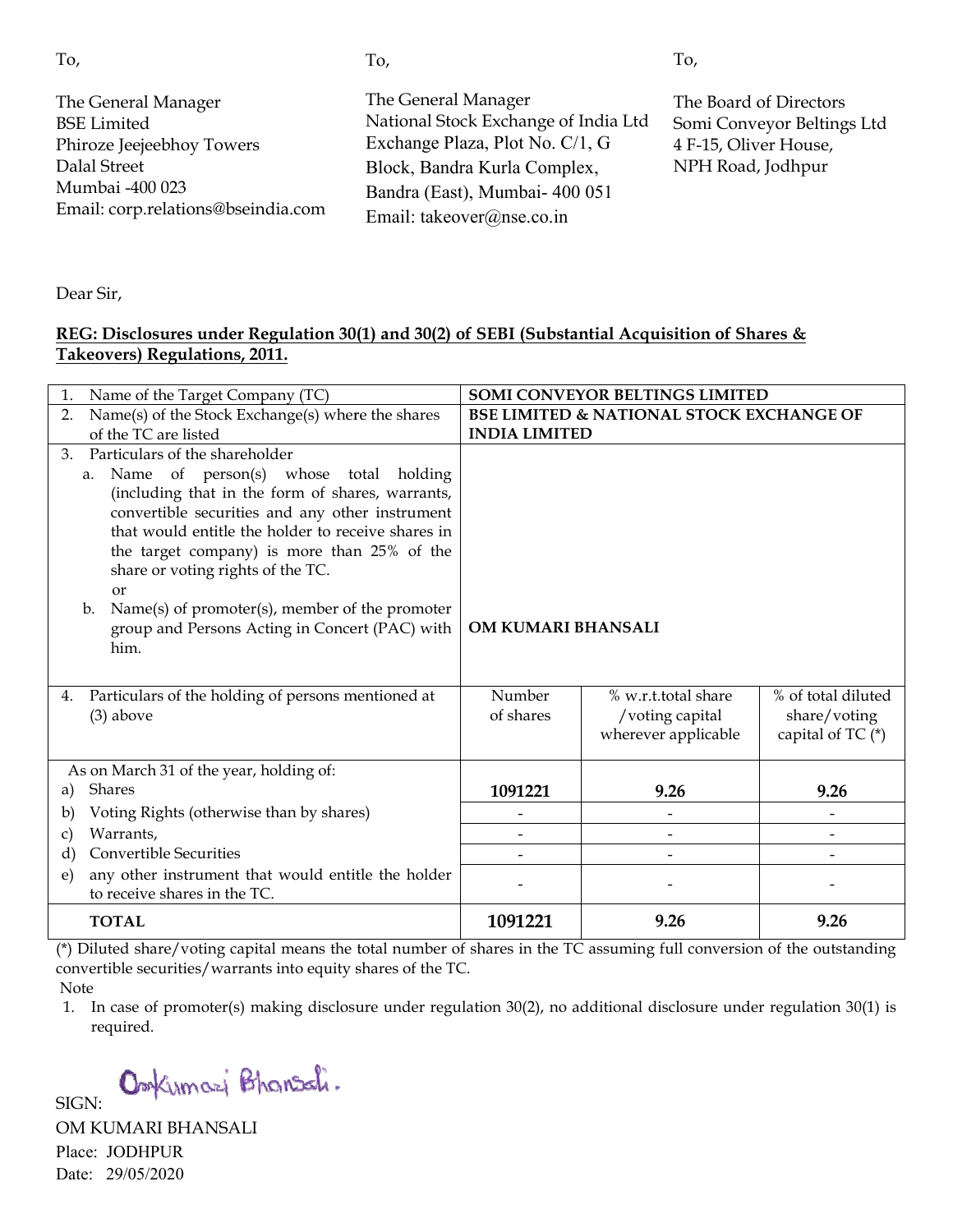| To,                                                                                                                                             | To,                                                                                                                                                                                           | To,                                                                                                |
|-------------------------------------------------------------------------------------------------------------------------------------------------|-----------------------------------------------------------------------------------------------------------------------------------------------------------------------------------------------|----------------------------------------------------------------------------------------------------|
| The General Manager<br><b>BSE</b> Limited<br>Phiroze Jeejeebhoy Towers<br>Dalal Street<br>Mumbai -400 023<br>Email: corp.relations@bseindia.com | The General Manager<br>National Stock Exchange of India Ltd<br>Exchange Plaza, Plot No. C/1, G<br>Block, Bandra Kurla Complex,<br>Bandra (East), Mumbai- 400 051<br>Email: takeover@nse.co.in | The Board of Directors<br>Somi Conveyor Beltings Ltd<br>4 F-15, Oliver House,<br>NPH Road, Jodhpur |
|                                                                                                                                                 |                                                                                                                                                                                               |                                                                                                    |

Dear Sir,

#### **REG: Disclosures under Regulation 30( 30(1) and 30(2) of SEBI (Substantial Acquisition n of Shares & Takeovers) Regulations, 2011.**

| Name of the Target Company (TC)<br>$\mathbf{1}$ .                                                     |                                                     | SOMI CONVEYOR BELTINGS LIMITED |                     |
|-------------------------------------------------------------------------------------------------------|-----------------------------------------------------|--------------------------------|---------------------|
| Name(s) of the Stock Exchange(s) where the shares<br>2.                                               | <b>BSE LIMITED &amp; NATIONAL STOCK EXCHANGE OF</b> |                                |                     |
| of the TC are listed                                                                                  | <b>INDIA LIMITED</b>                                |                                |                     |
| Particulars of the shareholder<br>3.                                                                  |                                                     |                                |                     |
| Name of person(s) whose total holding<br>a.                                                           |                                                     |                                |                     |
| (including that in the form of shares, warrants,                                                      |                                                     |                                |                     |
| convertible securities and any other instrument<br>that would entitle the holder to receive shares in |                                                     |                                |                     |
| the target company) is more than 25% of the                                                           |                                                     |                                |                     |
| share or voting rights of the TC.                                                                     |                                                     |                                |                     |
| or                                                                                                    |                                                     |                                |                     |
| Name(s) of promoter(s), member of the promoter<br>b.                                                  |                                                     |                                |                     |
| group and Persons Acting in Concert (PAC) with                                                        | <b>VIMAL BHANSALI</b>                               |                                |                     |
| him.                                                                                                  |                                                     |                                |                     |
| Particulars of the holding of persons mentioned at<br>4.                                              | Number                                              | % w.r.t.total share            | % of total diluted  |
| $(3)$ above                                                                                           | of shares                                           | /voting capital                | share/voting        |
|                                                                                                       |                                                     | wherever applicable            | capital of TC $(*)$ |
| As on March 31 of the year, holding of:                                                               |                                                     |                                |                     |
| Shares<br>a)                                                                                          | 598840                                              | 5.08                           | 5.08                |
| Voting Rights (otherwise than by shares)<br>b)                                                        |                                                     |                                |                     |
| Warrants,<br>C)                                                                                       |                                                     | $\blacksquare$                 |                     |
| <b>Convertible Securities</b><br>d)                                                                   |                                                     |                                |                     |
| any other instrument that would entitle the holder<br>e)                                              |                                                     |                                |                     |
| to receive shares in the TC.                                                                          |                                                     |                                |                     |
| <b>TOTAL</b>                                                                                          | 598840                                              | 5.08                           | 5.08                |

(\*) Diluted share/voting capital means the total number of shares in the TC assuming full conversion of the outstanding convertible securities/warrants into equity shares of the TC.

Note

1. In case of promoter(s) making disclosure under regulation 30(2), no additional disclosure under regulation 30(1) is required.

SIGN:

VIMAL BHANSALI Place: JODHPUR Date: 29/05/2020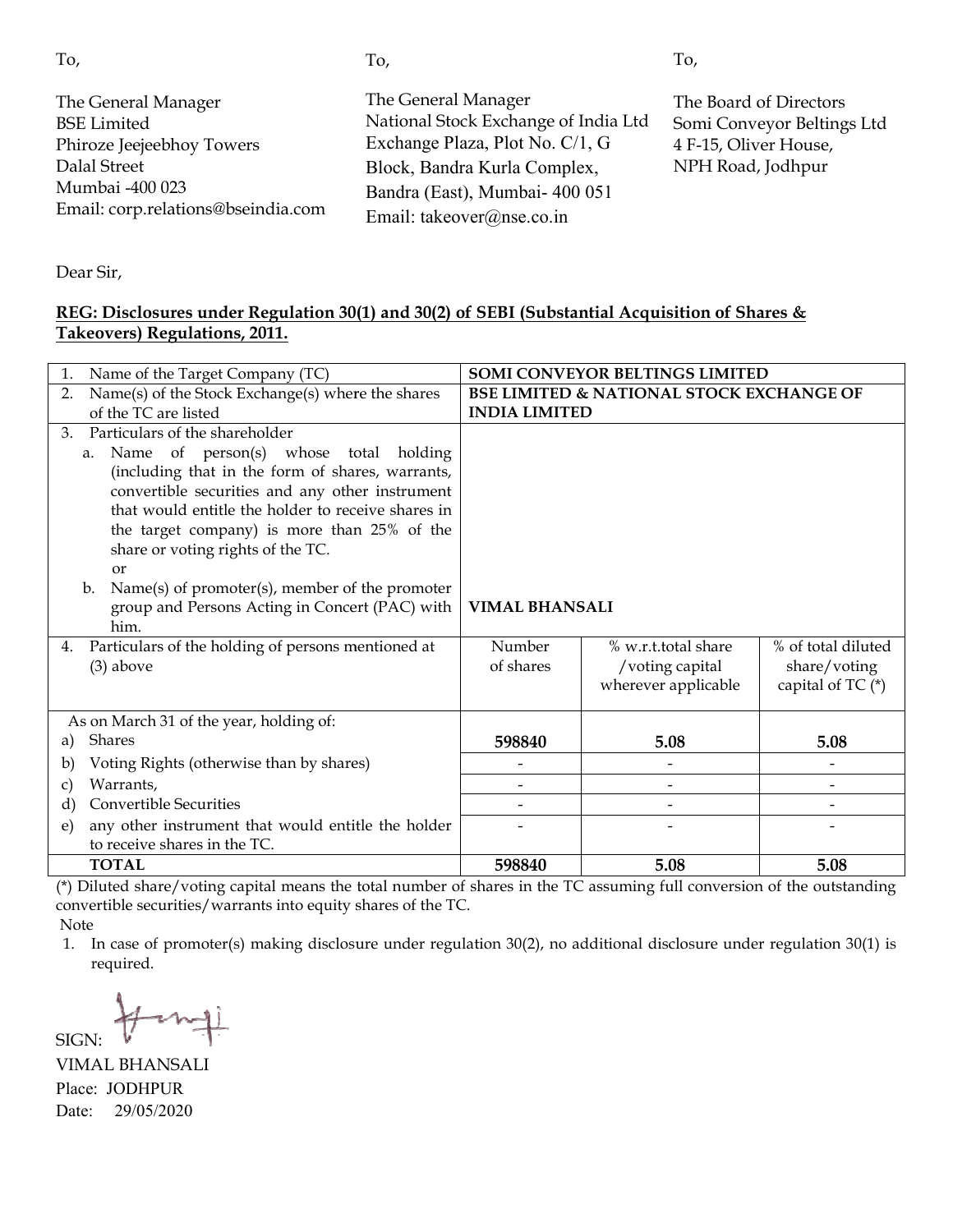| To,                                                                                                                                             | To,                                                                                                                                                                                           | To,                                                                                                |
|-------------------------------------------------------------------------------------------------------------------------------------------------|-----------------------------------------------------------------------------------------------------------------------------------------------------------------------------------------------|----------------------------------------------------------------------------------------------------|
| The General Manager<br><b>BSE</b> Limited<br>Phiroze Jeejeebhoy Towers<br>Dalal Street<br>Mumbai -400 023<br>Email: corp.relations@bseindia.com | The General Manager<br>National Stock Exchange of India Ltd<br>Exchange Plaza, Plot No. C/1, G<br>Block, Bandra Kurla Complex,<br>Bandra (East), Mumbai- 400 051<br>Email: takeover@nse.co.in | The Board of Directors<br>Somi Conveyor Beltings Ltd<br>4 F-15, Oliver House,<br>NPH Road, Jodhpur |
|                                                                                                                                                 |                                                                                                                                                                                               |                                                                                                    |

Dear Sir,

#### <u>**REG: Disclosures under Regulation 30(1) and 30(2) of SEBI (Substantial Acquisition of Shares & </u></u> Takeovers) Regulations, 2011.**

| Name of the Target Company (TC)                                                                   | SOMI CONVEYOR BELTINGS LIMITED                      |                          |                          |
|---------------------------------------------------------------------------------------------------|-----------------------------------------------------|--------------------------|--------------------------|
| Name(s) of the Stock Exchange(s) where the shares<br>2.                                           | <b>BSE LIMITED &amp; NATIONAL STOCK EXCHANGE OF</b> |                          |                          |
| of the TC are listed                                                                              | <b>INDIA LIMITED</b>                                |                          |                          |
| Particulars of the shareholder<br>3.                                                              |                                                     |                          |                          |
| Name of person(s) whose total holding<br>a.                                                       |                                                     |                          |                          |
| (including that in the form of shares, warrants,                                                  |                                                     |                          |                          |
| convertible securities and any other instrument                                                   |                                                     |                          |                          |
| that would entitle the holder to receive shares in<br>the target company) is more than 25% of the |                                                     |                          |                          |
| share or voting rights of the TC.                                                                 |                                                     |                          |                          |
| or                                                                                                |                                                     |                          |                          |
| Name(s) of promoter(s), member of the promoter<br>$\mathbf{b}$ .                                  |                                                     |                          |                          |
| group and Persons Acting in Concert (PAC) with                                                    | <b>GAURAV BHANSALI</b>                              |                          |                          |
| him.                                                                                              |                                                     |                          |                          |
|                                                                                                   |                                                     |                          |                          |
| Particulars of the holding of persons mentioned at<br>4.                                          | Number                                              | % w.r.t. total share     | % of total diluted       |
| $(3)$ above                                                                                       | of shares                                           | /voting capital          | share/voting             |
|                                                                                                   |                                                     | wherever applicable      | capital of TC $(*)$      |
|                                                                                                   |                                                     |                          |                          |
| As on March 31 of the year, holding of:                                                           |                                                     |                          |                          |
| <b>Shares</b><br>a)                                                                               | 572335                                              | 4.86                     | 4.86                     |
| Voting Rights (otherwise than by shares)<br>b)                                                    |                                                     |                          |                          |
| Warrants,<br>C)                                                                                   |                                                     |                          |                          |
| <b>Convertible Securities</b><br>$\mathbf{d}$                                                     | $\overline{a}$                                      | $\overline{\phantom{0}}$ | $\overline{\phantom{0}}$ |
| any other instrument that would entitle the holder<br>e)                                          |                                                     |                          |                          |
| to receive shares in the TC.                                                                      |                                                     |                          |                          |
| <b>TOTAL</b>                                                                                      | 572335                                              | 4.86                     | 4.86                     |

(\*) Diluted share/voting capital means the total number of shares in the TC assuming full conversion of the outstanding convertible securities/warrants into equity shares of the TC.

Note

1. In case of promoter(s) making disclosure under regulation 30(2), no additional disclosure under regulation 30(1) is required.

SIGN: Who

GAURAV BHANSALI Place: JODHPUR Date: 29/05/2020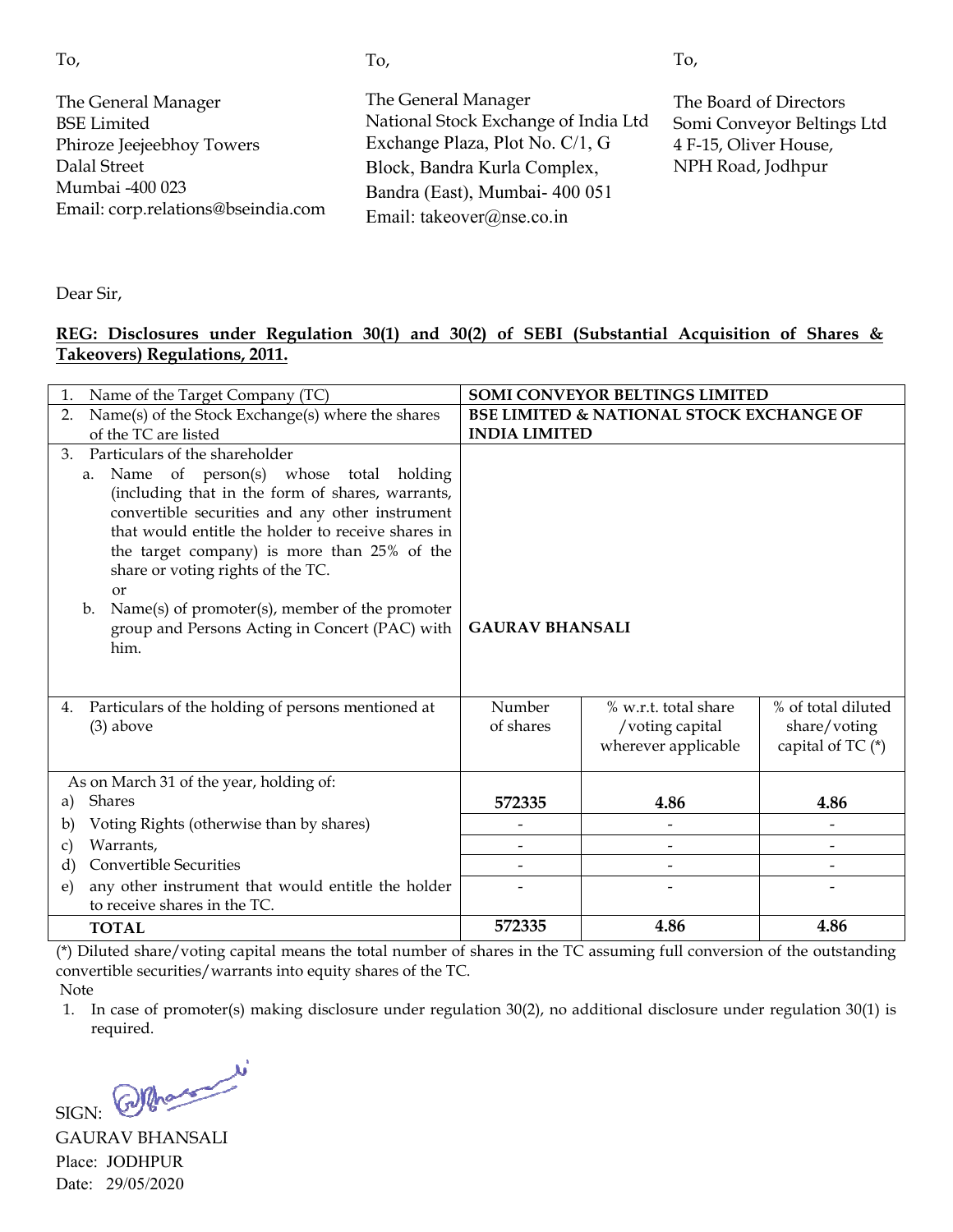| To,                                                                                                                                             | To,                                                                                                                                                                                           | To,                                                                                                |
|-------------------------------------------------------------------------------------------------------------------------------------------------|-----------------------------------------------------------------------------------------------------------------------------------------------------------------------------------------------|----------------------------------------------------------------------------------------------------|
| The General Manager<br><b>BSE</b> Limited<br>Phiroze Jeejeebhoy Towers<br>Dalal Street<br>Mumbai -400 023<br>Email: corp.relations@bseindia.com | The General Manager<br>National Stock Exchange of India Ltd<br>Exchange Plaza, Plot No. C/1, G<br>Block, Bandra Kurla Complex,<br>Bandra (East), Mumbai- 400 051<br>Email: takeover@nse.co.in | The Board of Directors<br>Somi Conveyor Beltings Ltd<br>4 F-15, Oliver House,<br>NPH Road, Jodhpur |
|                                                                                                                                                 |                                                                                                                                                                                               |                                                                                                    |

Dear Sir,

#### **REG: Disclosures under Regulation 30( 30(1) and 30(2) of SEBI (Substantial Acquisition n of Shares & Takeovers) Regulations, 2011.**

| Name of the Target Company (TC)<br>1.                                         | SOMI CONVEYOR BELTINGS LIMITED                      |                          |                    |
|-------------------------------------------------------------------------------|-----------------------------------------------------|--------------------------|--------------------|
| Name(s) of the Stock Exchange(s) where the shares<br>2.                       | <b>BSE LIMITED &amp; NATIONAL STOCK EXCHANGE OF</b> |                          |                    |
| of the TC are listed                                                          | <b>INDIA LIMITED</b>                                |                          |                    |
| Particulars of the shareholder<br>3.                                          |                                                     |                          |                    |
| Name of person(s) whose total holding<br>a.                                   |                                                     |                          |                    |
| (including that in the form of shares, warrants,                              |                                                     |                          |                    |
| convertible securities and any other instrument                               |                                                     |                          |                    |
| that would entitle the holder to receive shares in                            |                                                     |                          |                    |
| the target company) is more than 25% of the                                   |                                                     |                          |                    |
| share or voting rights of the TC.                                             |                                                     |                          |                    |
| <b>or</b><br>Name(s) of promoter(s), member of the promoter<br>$\mathbf{b}$ . |                                                     |                          |                    |
| group and Persons Acting in Concert (PAC) with                                | PRIYA BHANSALI                                      |                          |                    |
| him.                                                                          |                                                     |                          |                    |
| Particulars of the holding of persons mentioned at<br>4.                      | Number                                              | % w.r.t.total share      | % of total diluted |
| $(3)$ above                                                                   | of shares                                           | /voting capital          | share/voting       |
|                                                                               |                                                     | wherever applicable      | capital of TC (*)  |
|                                                                               |                                                     |                          |                    |
| As on March 31 of the year, holding of:                                       |                                                     |                          |                    |
| Shares<br>a)                                                                  | 68691                                               | 0.58                     | 0.58               |
| Voting Rights (otherwise than by shares)<br>b)                                |                                                     |                          |                    |
| Warrants,<br>C)                                                               |                                                     |                          |                    |
| <b>Convertible Securities</b><br>d)                                           |                                                     | $\overline{\phantom{a}}$ |                    |
| any other instrument that would entitle the holder<br>e)                      |                                                     |                          |                    |
| to receive shares in the TC.                                                  |                                                     |                          |                    |
| <b>TOTAL</b>                                                                  | 68691                                               | 0.58                     | 0.58               |

(\*) Diluted share/voting capital means the total number of shares in the TC assuming full conversion of the outstanding convertible securities/warrants into equity shares of the TC.

Note

SIGN:

1. In case of promoter(s) making disclosure under regulation 30(2), no additional disclosure under regulation 30(1) is required.

PRIYA BHANSALI Place: JODHPUR Date: 29/05/2020